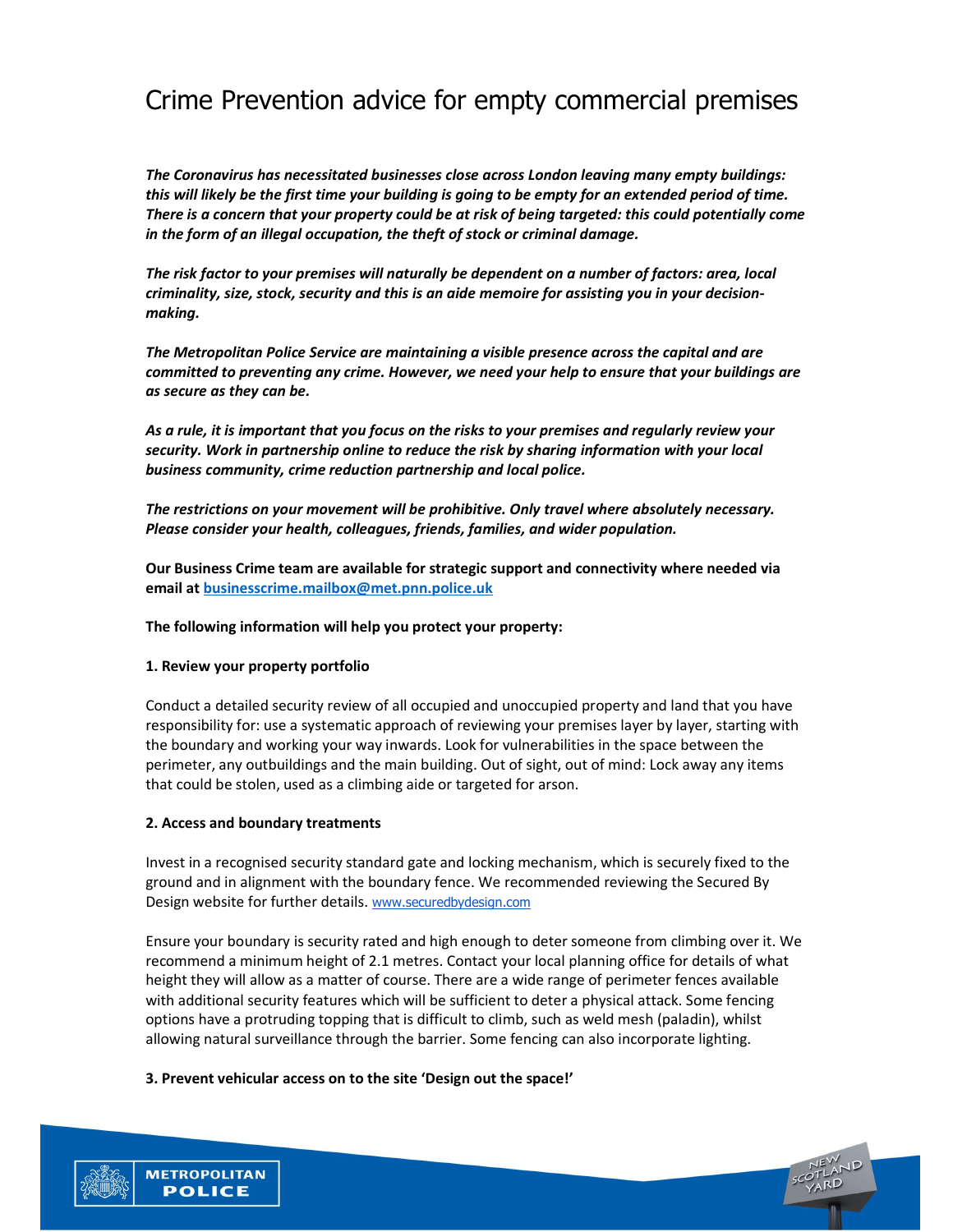A strong vehicle height restrictor can stop large vehicles entering your site. If the site is closed, you can prohibit vehicular access to the entrance/boundary by securing it with heavy-duty concrete blocks or security rated bollards.

If your company has access to heavy-duty vehicle, you can deploy them in any outdoors areas thus 'designing out the space' for any prospective occupation. If you don't have any vehicles or trailers large enough to accomplish this, consider if there are any companies who could use the space for storage of their vehicles or freight and whether this a viable option for legitimately occupying the space. Parking vehicles close to or in front of the entrances to buildings can reduce vulnerability by making them harder to access. Please ensure this is safe to do so to comply with fire regulations.

# 4. Surveillance

In concert with 'government coronavirus policies', an SIA licensed security guard employed at the site could provide a permanent presence and quickly alert the authorities to any attempt to enter the property.

The coronavirus has completely redefined the way we interact (on the risk to the building and personal safety criterion) but there are accredited organisations who could provide a form of residency and permanent occupancy of the building in line with the government recommendations of self-isolation.

Note: Always be mindful of the personal safety of your staff and remind them to always call 999 in an emergency.

Having a monitoring station with remote access to the site means police and, if applicable, the local authority can be instantly notified upon an illegal entry, with or without a security presence on the site.

Ensure your CCTV system is an accredited system (correctly installed) and positioned in a way that will cover your premises and any vulnerable areas. Please ensure that your staff can operate the system in event of criminality. It should also not be in a position where it can be easily attacked or removed.

There are also CCTV systems available that you can link to an App on your phone allowing you to monitor your buildings. Some of these possess a vocal capacity, which is tremendously beneficial because you can 'communicate' with any intruder. Some have grown 'used to the presence of cameras' and simply presume no one is monitoring them-hearing a voice can change that. Two industry bodies accredit reputable CCTV companies: the National Security Inspectorate (NSI) and the Security Systems and Alarms Inspection Board (SSAIB).

Lighting affects behaviour. Ensure that your property has good lighting levels (we usually recommend BS5489- 2013). Bollard mounted lights are not recommended as they are prone to vandalism and do not sufficiently illuminate the face of any potential intruder.

## 5. Forensic marking

There are several property marking deterrents which can be used to enhance your security and protect your infrastructure and assets. These contain a unique traceable liquid/DNA code that can provide evidence of a vehicle or individual's presence at your property.

There are also similarly constructed DNA spray type devices available that can be linked into an intruder alarm system.